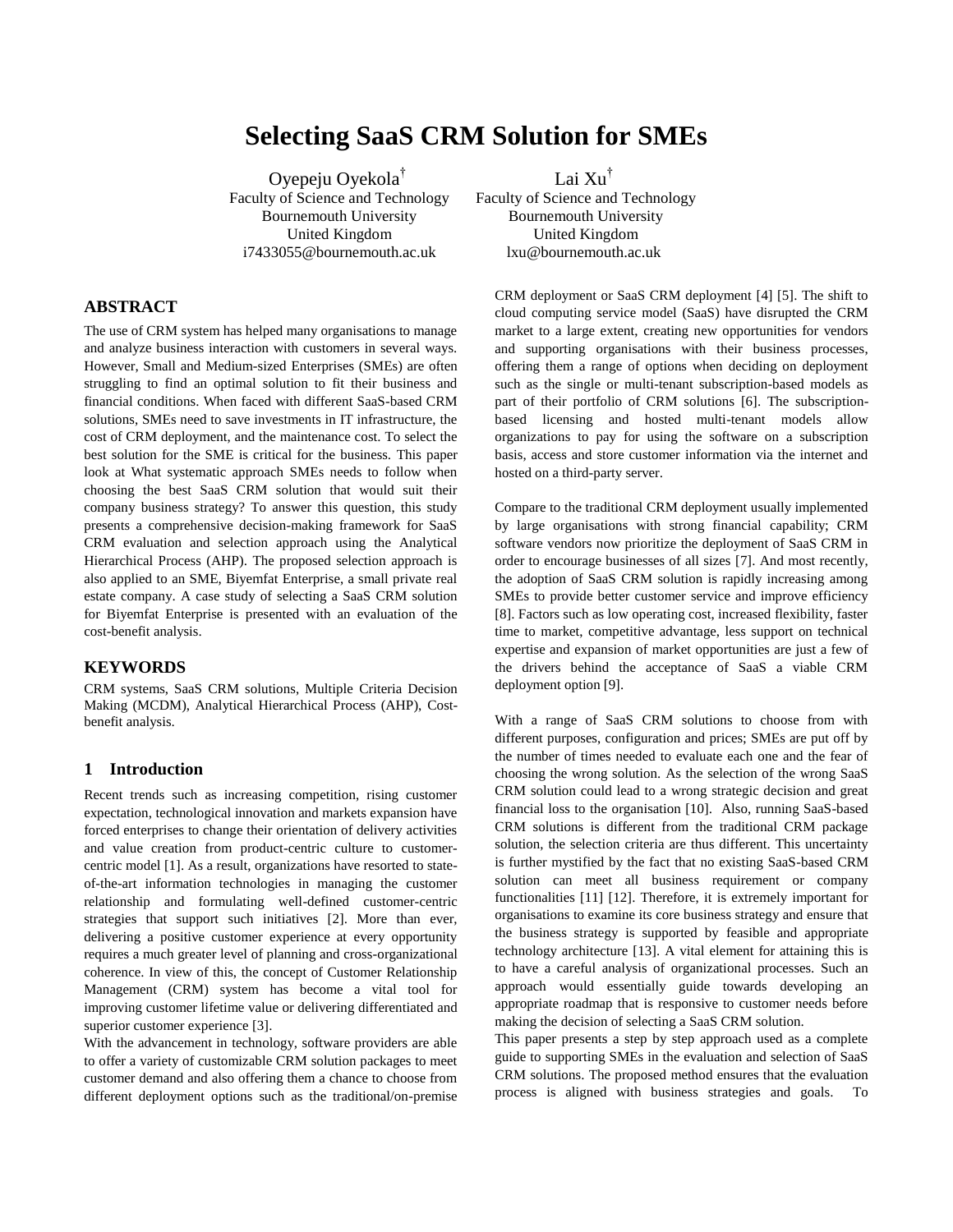demonstrate the practical viability of the model a small real estate business will be used as a case study. The structure of the paper is as follows: Section 2 discusses selection criteria that can be used to evaluate SaaS CRM solution based on literature. Section 3 describes the selection method that can be adopted by SMEs. Section 4 describe the case study. Section 5 describes the implementation of the proposed method with the case study in Section 4. Section draws the conclusion of this paper, its limitation, significance and future study.

# **2 Selection Criteria**

Selection criteria are a crucial key for implementing CRM for an organisation. It requires a full examination of many contradictory factors and very difficult to evaluate when selecting CRM solutions. The most complex process of selection is the strategic aspect. Evidence has suggested that realizing greater value from CRM implementation is highly reliant upon the capability of the solutions to achieve the company's overall CRM strategy, deciding to select a solution over another should be based on a wide range of factors such as involving the right people, the degree of alignment between the solution's features and the specific objectives of the company's CRM strategy among others [14]

Few studies have attempted to address the issue of identifying the criteria's for evaluating and selecting the most suitable CRM solution. For instance, Colombo and Francalanci [15] describe a hierarchical ranking model for CRM selection packages based on their functional and technical quality. Oztaysi, Kaya, and Kahraman [16] compare the CRM performance of e-commerce firms using the ANP approach. Keramati and Sangari [17] proposed a success framework to identify associated critical factors of CRM using a Fuzzy ANPP Approach. Lee, Tang and Sugumaran [18]uses AHP process to develop a decision-making framework for selecting the best open source CRM software. However, their study is limited and do not explain how the company strategic objectives can be used to extract proper selection criteria into a fundamental hierarchy for evaluating SaaS CRM solution. Consequently, this study reviewed several literatures and identify some key criteria that must be considered when selecting most suitable SaaS CRM solution in **Table 1**. And more importantly, this study combined the criteria for both SaaS product selection and CRM selection criteria.

| Criteria           | <b>Related Literature</b>       | <b>Description</b>                                                                                                                                            |
|--------------------|---------------------------------|---------------------------------------------------------------------------------------------------------------------------------------------------------------|
| Total cost         | $[19]$ $[20]$ , $[21]$ , $[22]$ | This denotes the total cost that a company spends on the implementation of a                                                                                  |
|                    | $[18]$ , $[23]$ $[14]$          | SaaS CRM solution                                                                                                                                             |
| Functionality      | $[21]$ $[24]$ , $[25]$ $[26]$ , | This denote the degree at which the solution satisfies stated company needs in                                                                                |
|                    | [25] [14]                       | terms of SaaS CRM such as Salesforce automation (Account/contact                                                                                              |
|                    |                                 | management, Track interaction/reporting, Schedules and reminders, contract                                                                                    |
|                    |                                 | management), Market automation (Email marketing, web lead management),                                                                                        |
|                    |                                 | Analytical CRM, Service automation                                                                                                                            |
| Usability          | $[21]$ $[24]$ $[18]$ $[23]$ ,   | Usability refers to the degree at which an organisations uses software solution                                                                               |
|                    | [27]                            | with effectiveness, efficiency and ease. This can be broken down into friendly                                                                                |
|                    |                                 | GUI. and Mobility                                                                                                                                             |
| Reliability        | $[28]$ , $[19]$ , $[21]$ $[22]$ | It is important to know the extent to which the software is reliable and protected                                                                            |
|                    | $[18]$ , $[23]$ , $[26]$ $[27]$ | It also an evidence to show business continuity from the vendor. It is sub-                                                                                   |
|                    |                                 | divided into security/recovery and stability                                                                                                                  |
| Fit with company   | $[18]$                          | Companies need to understand in the earlier stage if the software solution is fit                                                                             |
|                    |                                 | for their business strategy, if it is appropriate for their company management. It                                                                            |
|                    |                                 | has three sub characteristics: Business goals, industry and capabilities.                                                                                     |
| Flexibility        | [22] [18]                       | This explains how flexible SaaS CRM solution can be. For instance, an ability                                                                                 |
|                    |                                 | to easily support changes in company strategy and policy and to check whether                                                                                 |
|                    |                                 | it can adapt to the constant change in business world. It is broken down into                                                                                 |
|                    |                                 | customization, compatibility, scalability and ease of integration.                                                                                            |
| Vendor quality     | [21] [18]                       | The reputation or the popularity of SaaS CRM system provider partly reveals                                                                                   |
|                    |                                 | vendor product capability and ability. For instance, the number of downloads<br>the vendor has, support provided from present customers, their product market |
|                    |                                 | share, awards won could be used to evaluate the vendor reputation. This is                                                                                    |
|                    |                                 | divided into vendor reputation and technical support                                                                                                          |
| Service quality    | $[24]$                          | This describe the SLA (Service Level Agreement), continuity plan, data                                                                                        |
|                    |                                 | management and migration plan.                                                                                                                                |
| Product triability | [19]                            | The ability for the vendors to provide a free trials and demos for customers                                                                                  |
|                    |                                 | before sale.                                                                                                                                                  |
| Vendor             | [19]                            | This indicates whether the vendor can create trust with the customer by                                                                                       |
| observability      |                                 | showcasing the success stories with successful case studies and prove their                                                                                   |
|                    |                                 | domain knowledge before the purchase.                                                                                                                         |
| Integration        | $[21]$                          | The ability of the system to easily integrate with existing legacy systems of the                                                                             |
|                    |                                 | customer                                                                                                                                                      |

**Table 1:** Selection Criteria

# **3 Method for Selecting SaaS CRM solution for SMEs**

This section presents a step by step approach used as a guide to support SMEs in the selection of SaaS CRM solution making sure the evaluation process is aligned with the business strategies and goals. The method consists of three stages which are Preliminary, Evaluation and Configuration stage as shown in **Figure** 1. Detailed descriptions of the preliminary stage are presented in Section 3.1. The evaluation stage uses the AHP evaluation method to quantify different selectors in Section 3.2. Finally, the configuration stage is also explained in Section 3.3. The method involves an iterative process in which the result of one stage will determine whether to move on to the next stage. Possible changes and refinement can be considered at each stage of the proposed method or a decision to opt-out.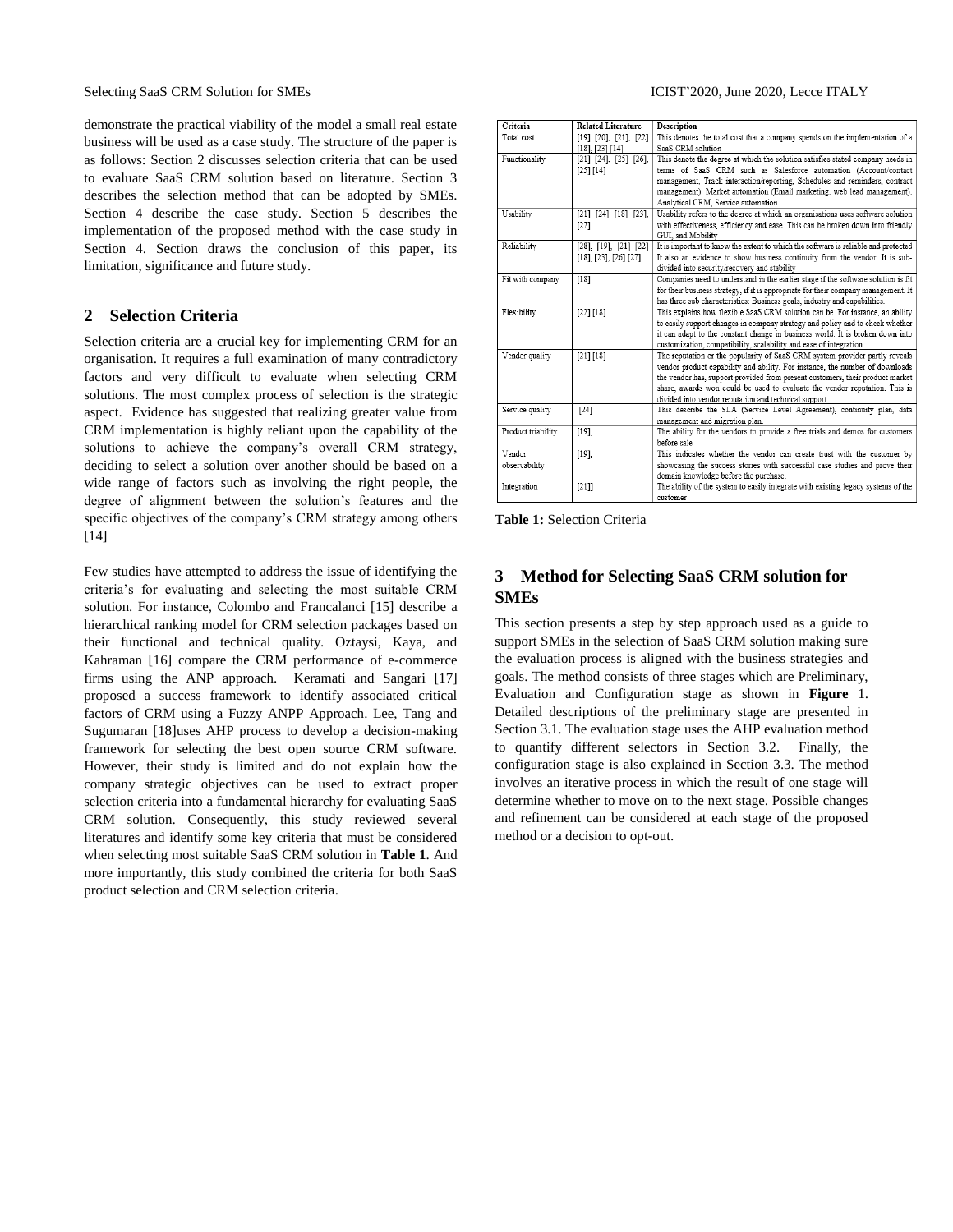

**Figure 1:** Comprehensive SaaS-based CRM Selection Framework

# **3.1 Preliminary Stage**

The purpose of this stage to identify what goals the company want to achieve through SaaS CRM. Identifying the company-specific needs and then researching on possible feasible SaaS CRM solutions will help to determine which of the SaaS CRM solutions provide the most complete solutions. Three different tasks are involved in the preliminary stage, namely team selection, extracting key attributes from the strategic objective, and filter out a feasible alternative. The first step involves team selection. Selection of team helps to criticize any bias or single-person point of view and basically takes in the view point and experience of the whole team in the selection and evaluation process. As smaller organizations use a more centralized form of decision-making with fewer people involved in the selection process [32]. Then, select a team consisting of a CRM expert, Staff person and at least one decision-maker from the company. During this time, the team describe the project characteristics such as problem definition, company goals, and any risk or concerns.

Secondly, the team brainstorm and identify the strategic objective and ensure its scope is appropriate for the project characteristics. It is worth noting that the project characteristics need to clearly define the company needs as improper direction and strategy might not bring optimal results. Identifying the strategic objectives guide the main goal that the team strive to achieve and can be used to extract the proper criteria before incorporating them into a fundamental objectives' hierarchy. In order to incorporate the objectives into a hierarchical structure, a top-down decomposition will be used. The overarching goals are to select a suitable SaaS CRM solution. The team will drill down the strategic objectives to obtain the proper criteria for evaluation and this represent the top-level of the fundamental objectives. For instance, asking the team "what the identified objective means" and "How do we achieve them". The top-level will further be decomposed to extract the attributes for evaluating the SaaS CRM solution which is represented at the lower-level fundamental objective. The identified attribute will be consistent with the objective framework which is guided by the company strategy [33].

Thirdly, CRM expert research SaaS CRM market based on the company business requirement. This is done by obtaining a wide range of information relating to SaaS CRM solution vendors through the internet, product/service release conferences, professional magazines, vendor websites, and other sources. This helps to have a strong background of each of the alternatives and make good comparisons. The potential alternatives will be filtered out to about 2-4 feasible alternatives through a thorough examination and evaluation of live demos or free trials.

# **3.2 Evaluation Stage**

The second stage is the Evaluation stage and it involves using AHP evaluation method. The AHP is a decision-making model used to solve complex multi-criteria decision-making problems involving priority setting, planning, alternative selection and resource allocation. It involves three steps: decomposition step, comparative judgement step and synthesis of priority step [33] [34]. The decomposition step involves constructing a structural hierarchy of the decision problem from the fundamental hierarchy as discussed in the preliminary stage. The comparative judgement step involves setting up a matrix to obtain the pairwise comparisons for the attributes and alternatives using a nine-point scale and then determine the consistency of the inputted data, that is, the consistency ratio should be less than the threshold value 0.1; if not consistent then, repeat the pair-wise comparisons. The synthesis of the priority step which needs to obtain the relative weight and global priority of alternatives by aggregating the weights over the hierarchy. After the abovementioned steps, the priority of each alternative is ranked, and a final decision can be made for selecting possibly the highest-ranked SaaS CRM solution for the company.

In addition, the team should conduct a cost-benefit analysis. The analysis aims to evaluate all feasible costs and revenues that may be acquired after the CRM solution has been configured. The outcome of the analysis will provide evidence whether the project is feasible financially, it will also reveal whether the solution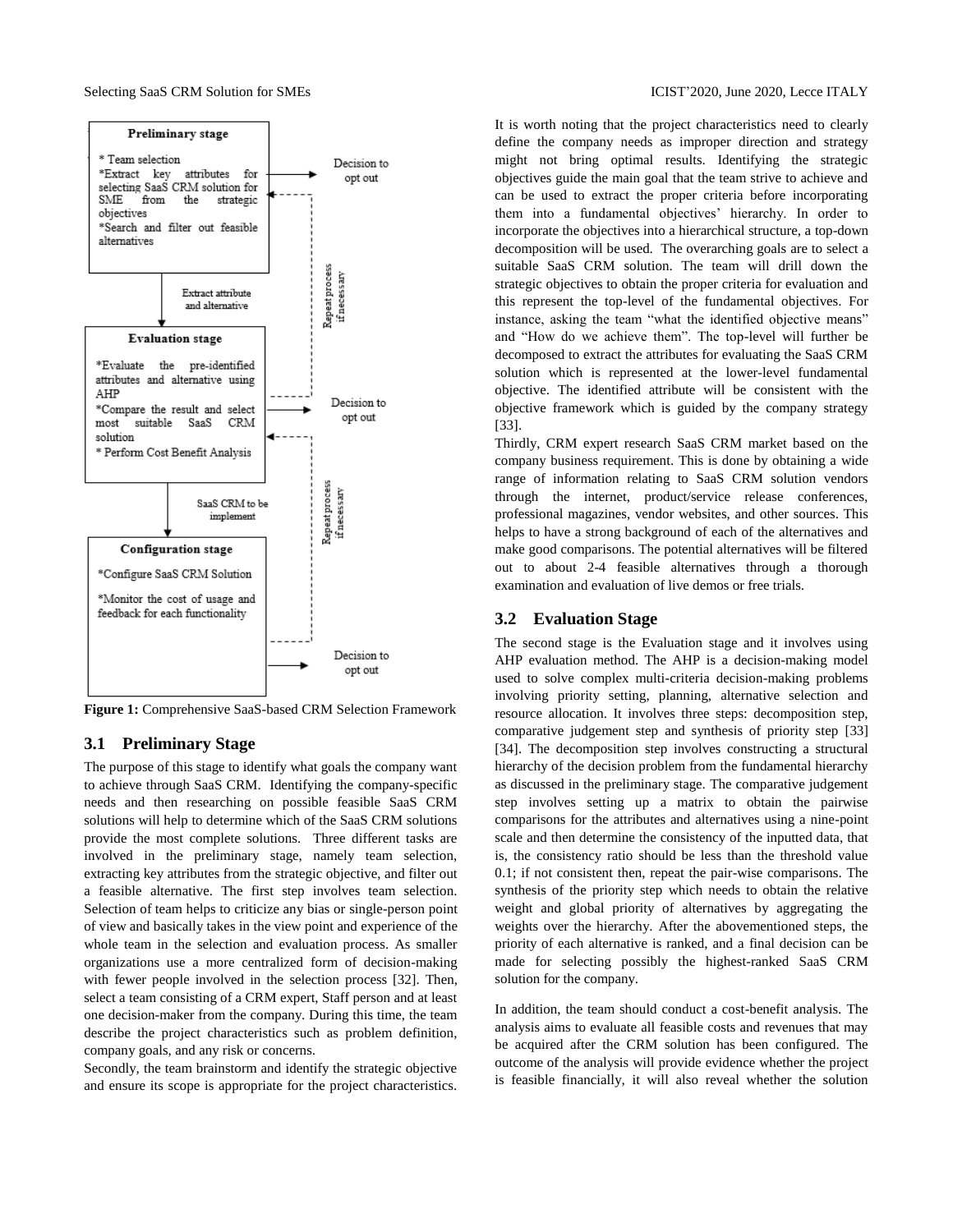proposed meets with the company requirement or if another project should be chased.

# **3.3 Configuration Stage**

The final stage is the configuration stage. The result of stage 2 determines whether the company will go ahead with the configuration of the proposed SaaS CRM solution or not. Here, the requirement, attribute and the alternatives can be changed from stage 1 and stage 2 if any changed arises. After the final decision, the selected SaaS CRM solution will be configured with the demanded functions. Training to users is necessary and users' evaluation is expected.

# **4 Case Study**

Biyemfat Enterprise is a small private real estate company based in Lagos, Nigeria and has been in the market for over 20 years. Biyemfat Enterprise is actively involved in helping their clients and individuals to develop, manage, sell, buy and lease properties. They are also involved in property and facility maintenance services which include managing shopping centres, office complexes and residential portfolios. Biyemfat Enterprises legacy systems use a spreadsheet and paper-based system for their day to day activities. This system has been in use for many years for a range of business management purposes. As the company grew, the complexity of the business processes increased, and so with the need for complex planning and information. The inefficiency and inability of the legacy system to cope with these increasing requirements resulted in the decision to implement a SaaS CRM solution.

# **5 SaaS CRM Selection Method with a Case Study**

In this section, we demonstrate how to apply the proposed selection method to Biyemfat Enterprises with a view of making the right decision in their SaaS CRM solution selection process. We explain in detail how each step can be applied using the proposed selection methods in the preliminary and evaluation in Section 5.1 and Section 5.2 respectively.

# **5.1 Preliminary Stage**

Since fewer people are involved in the selection process for SME, a team was formed involving the business owner (CEO), one staff person and the CRM expert with the obligation to describe the project characteristics which include the company goals, problem definition and any risk that may arise.

Secondly, the team brainstormed and identify the strategic objectives. Each similar objective was grouped together by continually asking "what do you mean by that". Asking what the identified objectives mean lead to several sub-objectives that further describe exactly what is meant by these terms. In order to ensure flexibility to any change in the business plan, several meetings were scheduled to constantly review the process. Thereafter, the following objectives were compiled:

Objective 1: To maximize customer retention

- 1.1. Increase customer base
- 1.2. Have better customer relationship
- 1.3. Promptly respond to customer requests

Objective 2: To revitalize company marketing strategy

- 2.1. Increase sales volume by 20% in 12months
	- 2.2. Develop and implement a promotional plan to drive increased business

Objective 3: To enhance business performance

- 3.1. Increase revenue by 10% annually (Marketing automation)
- 3.2. Reduce operating costs by 10% in 12months
- 3.3. Create a flexible environment to allow the employee to work anytime, anywhere (Mobile access)

The team brainstormed on which of the criteria from literature (**Table 1)** is needed to achieve the stated objectives. The team evaluate each objective and criteria then concluded to have an **affordable** SaaS CRM solution with complete **functionality**, **easy to use**, **fit with the company** business strategy, have excellent system **flexibility**, very **reliable** and have a reputable **vendo**r. Based on the team response, the selection criteria were extracted and compiled as shown in **Table 2.**

| <b>Attributes</b>               | <b>Objectives</b>                                                |
|---------------------------------|------------------------------------------------------------------|
| Affordable Subscription<br>cost | 1,2,3                                                            |
| Salesforce Automation           | 1,2,3                                                            |
| Market automation               | 2,2.1,3                                                          |
| Service automation              | 1.3                                                              |
| <b>Analytical CRM</b>           | 1                                                                |
| Friendly GUI                    | 1,2,3                                                            |
| Mobility                        | 3.3                                                              |
| Customization                   | 2.2                                                              |
| Compatibility                   | ---                                                              |
| Scalability                     | 3                                                                |
| Ease of integration             |                                                                  |
| Security/recovery               | 1,2,3                                                            |
| Stability                       |                                                                  |
| <b>Business</b> goal            | 1,2,3                                                            |
| Industry                        |                                                                  |
| Capabilities                    |                                                                  |
| Reputation                      | 1,2,3                                                            |
| Technical support               |                                                                  |
|                                 | Toble 2. Meaning herman episotives and different lavel exitation |

**Table 2:** Mapping between objectives and different level criteria

Lastly, potential alternatives were discussed within the team to identify feasible alternatives. Several numbers of popular SaaS CRM providers that offer a wide variety of features were identified. Based on thorough examination and preliminary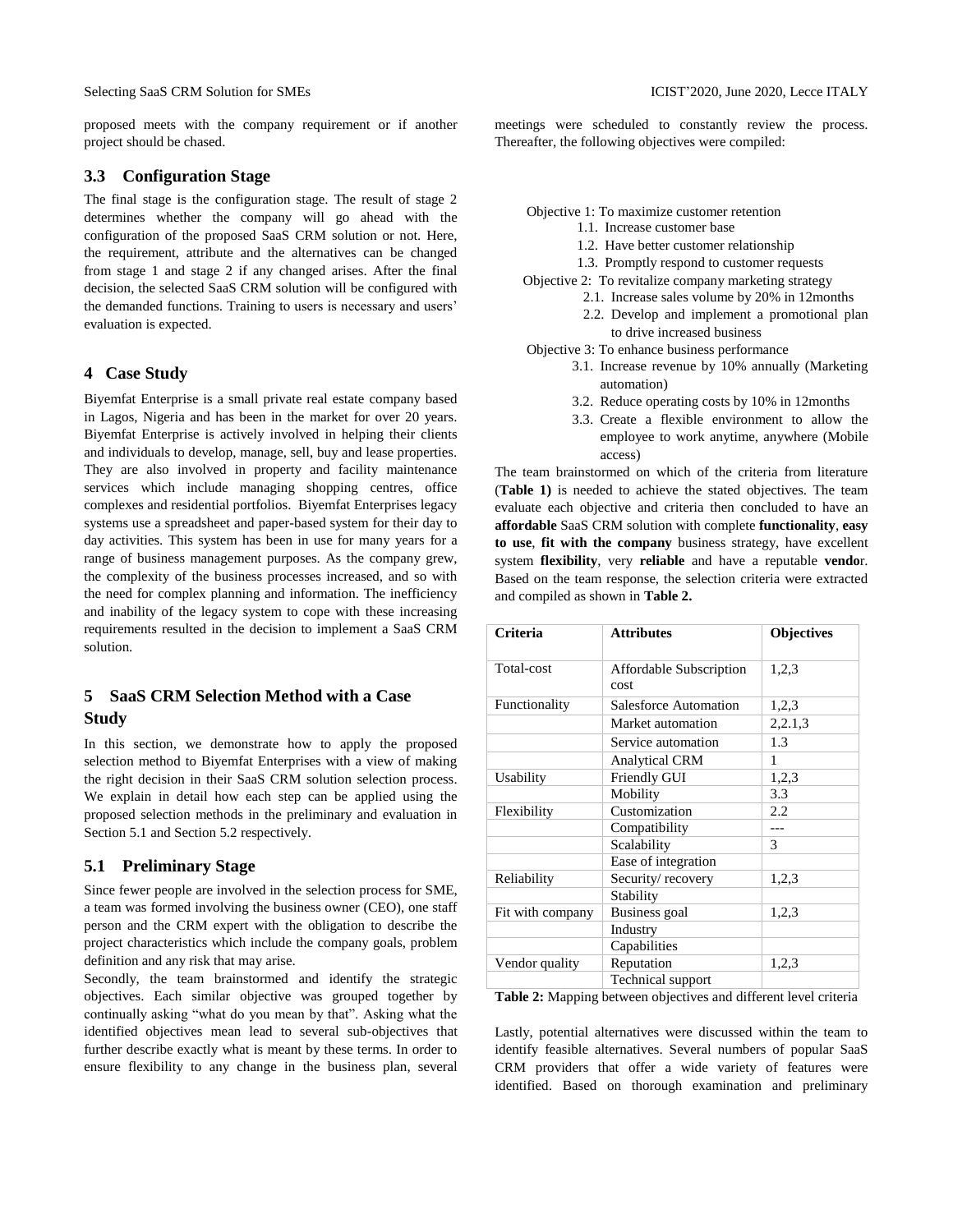screening from different vendors via the internet, product/service release conferences, professional magazines, vendor websites, and other sources, the team was able to scrutinize two popular SaaSbased CRM solution specifically solutions that support small businesses. As a result, we were able to identify Zoho CRM and Salesforce as the two major SaaS CRM solutions in Nigeria market (Since our case study is in Nigeria)**.** The two-software company were also reviewed based on their business workflows and special requirements. The team signs up for a demo and free trial for both Zoho CRM and Salesforce software which were used to examine the capacity of each software and its various features, without committing any valuable resources.

Thereafter, the fundamental hierarchical structure was constructed as shown in **Figure 2**, **level 0** represents the main goal which is to select the most suitable SaaS CRM solution. **Level 1** was constructed based on the criteria identified Level 1 was further broken down to determine the attribute pertinent to evaluating each SaaS CRM solution (**level 2**). The two alternatives (Salesforce and Zoho CRM) represent **Level 3** of the fundamental hierarchy structure.



**Figure 2:** Fundamental Objective Hierarchy for SaaS CRM Software Selection

#### **5.2 Evaluation Stage**

 $\epsilon$ 

Based on AHP methodology, the team set up an n x n matrix or pairwise comparison matrix, where n represents the number of evaluation criteria to be considered. And  $C_1, C_2...C_n$  represents a set of elements, while  $a_{ij}$  signifies a quantified judgment on a pair of elements  $C_i C_j$ . The matrix  $n * n$  is depicted below.

$$
A = \begin{bmatrix} a_{ij} \end{bmatrix} = \begin{bmatrix} C_1 & C_2 & \dots & C_n \\ C_1 & 1 & a_{12} & \dots & a_{1n} \\ 1/a_{12} & 1 & \dots & a_{2n} \\ \vdots & \vdots & \vdots & & \vdots \\ C_n & 1/a_{1n} & 1/a_{2n} & \dots & 1 \end{bmatrix}
$$
 (1)

In matrix A, each entry  $a_{ij}$  represents the importance of the ith criterion relative to the jth criterion. The ith criterion is preferable than the jth criterion when aij >1. Then when  $a_{ii} < 1$ , we say criterion less preferable than the  $_{ith}$  criterion. Also, if both criteria have the same importance then  $a_{ii} = 1$ .

$$
a_{ij} > 0
$$
,  $a_{ji} = \frac{1}{a_{ij}}$ ,  $a_{ii} = 1$  (2)

By using Saaty [34] scale ranking of (1,3,5,7,9), we can determine the value of (i, j) in the pairwise comparison matrix and the inverse value of the assigned number is assigned to the (j, i) as display in **Table** 3.

| Criteria          | Total | Functionality | Usability | Flexibility | Reliability    | Fit with     | Vendor  |
|-------------------|-------|---------------|-----------|-------------|----------------|--------------|---------|
|                   | cost  |               |           |             |                | company      | quality |
| <b>Total cost</b> | 1     | 1/7           | 1/5       | 1/3         | 2              | 1/3          | ı       |
| Functionality     | 7     | ı             | 3         | 4           | 9              | 3            | 6       |
| Usability         | 5     | 1/3           | ı         | 2           | 5              | 3            | 4       |
| Flexibility       | 3     | 1/4           | 1/2       | l           | $\overline{4}$ | $\mathbf{2}$ | 3       |
| Reliability       | 1/2   | 1/9           | 1/5       | 1/4         | ı              | 1/4          | 1/3     |
| Fit with company  | 3     | 1/3           | 1/3       | 1/2         | 4              | ı            | 2       |
| Vendor quality    | ı     | 1/6           | 1/4       | 1/3         | 3              | 1/2          | ı       |
|                   |       |               |           |             |                |              |         |

# **Table 3:** Pairwise comparison matrix

Thereafter, we calculate the relative weight and check its consistency. To calculate the relative weights, {w}, firstly, we sum up the elements in each column in **Table 3**. Then we normalize the matrix. This means that we divide each element in every column by the sum of its column The normalized value is displayed in **Table 4** and computed using the equation below:

$$
\overline{a}_{\equiv} \frac{a_{ij}}{\sum_{l=1}^{n} a_{lj}} \tag{3}
$$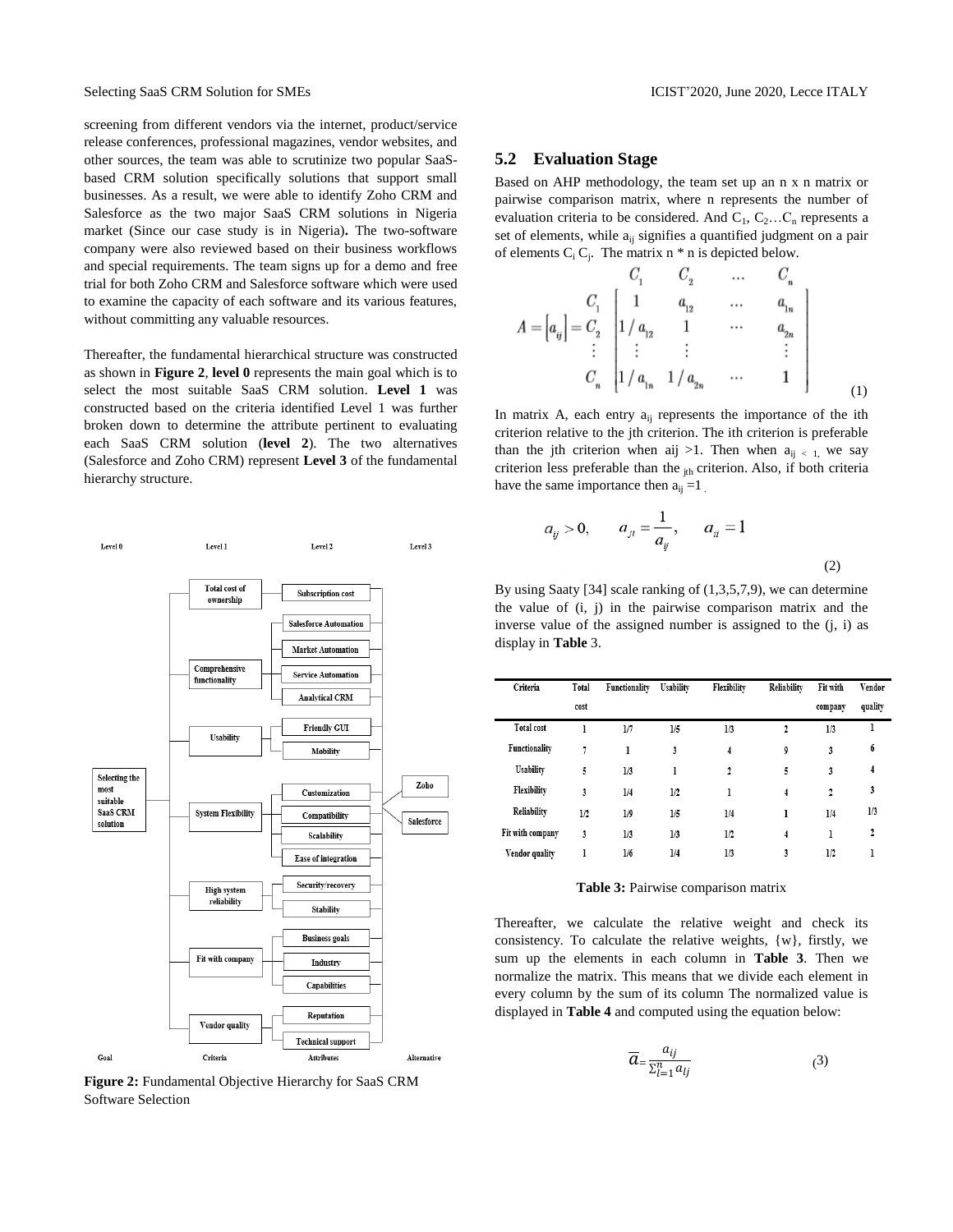Selecting SaaS CRM Solution for SMEs ICIST'2020, June 2020, Lecce ITALY

| Criteria          | <b>Total</b> cost | Functionality | Usability | Flexibility | Reliability | Fit<br>with | Vendor quality |
|-------------------|-------------------|---------------|-----------|-------------|-------------|-------------|----------------|
|                   |                   |               |           |             |             | company     |                |
| <b>Total cost</b> | 0.049             | 0.060         | 0.036     | 0.039       | 0.071       | 0.033       | 0.058          |
| Functionality     | 0.341             | 0.429         | 0.547     | 0.476       | 0.321       | 0.298       | 0.346          |
| Usability         | 0.244             | 0.142         | 0.182     | 0.238       | 0.179       | 0.298       | 0.231          |
| Flexibility       | 0.146             | 0.107         | 0.091     | 0.119       | 0.143       | 0.198       | 0.173          |
| Reliability       | 0.024             | 0.047         | 0.036     | 0.030       | 0.036       | 0.025       | 0.019          |
| Fit with company  | 0.146             | 0.142         | 0.060     | 0.059       | 0.143       | 0.099       | 0.115          |
| Vendor quality    | 0.049             | 0.073         | 0.046     | 0.039       | 0.107       | 0.005       | 0.058          |
| Sum of columns    | 1.000             | 1.000         | 1.000     | 1.000       | 1.000       | 1.000       | 1.000          |

**Table 4:** Normalized pairwise matrix

Finally, calculating the criteria weight vector  $\{w\}$  is achieved by averaging the entries on each row of  $\bar{a}$ . This result is shown in **Table 5** and computed as:

Relative weight 
$$
\{\mathbf{w}\} = \frac{\sum_{l=1}^{n} \overline{a}_{il}}{n}
$$
 (4)

For example

**{w} =** (0.049+0.060+0.036+0.039+0.071+0.033+0.058)/7

 $= 0.049$ , which is the relative weight for Total cost.

| Criteria         | <b>Relative weight</b> |
|------------------|------------------------|
| Total cost       | 0.049                  |
| Functionality    | 0.394                  |
| Usability        | 0.216                  |
| Flexibility      | 0.140                  |
| Reliability      | 0.031                  |
| Fit with company | 0.109                  |
| Vendor quality   | 0054                   |

#### **Table 5:** Relative weight for matrix

The same steps were carried out for each attribute to obtain each relative weight. As displayed in **Table 6**, the Global weight (3) of each attribute is computed by multiplying the weight of the main criteria (1) by the corresponding attribute weighting value (2).

| For example: | Subscription cost | $= 0.049*1.000 = 0.049$                           |
|--------------|-------------------|---------------------------------------------------|
|              |                   | Salesforce automation = $0.394 * 0.530 = 0.209$ . |

With this, we were able to identify the 10 highest weighting value which is: **Subscription cost, Salesforce automation, Market automation, Service automation, Friendly GUI, Mobility, Customization, Scalability, Business goal and Reputation,** as shown in **Table 6.** These identified weighs were subsequently used to evaluate the SaaS CRM alternatives for the selection process

| Criterion           | Local weight (1) | Attribute                 | Local weight (2) | Global weight (3) |
|---------------------|------------------|---------------------------|------------------|-------------------|
| <b>Total Cost</b>   | 0.049            | <b>Subscription cost</b>  | 1.000            | 0.049             |
| Functionality       | 0.394            | Sales force automation    | 0.530            | 0.209             |
|                     |                  | <b>Market automation</b>  | 0.230            | 0.091             |
|                     |                  | <b>Service automation</b> | 0.170            | 0.067             |
|                     |                  | Analytic CRM              | 0.070            | 0.028             |
| Usability           | 0.216            | <b>Friendly GUI</b>       | 0.667            | 0.144             |
|                     |                  | Mobility                  | 0.333            | 0.071             |
| Flexibility         | 0.140            | Customization             | 0.535            | 0.075             |
|                     |                  | Compatibility             | 0.053            | 0.007             |
|                     |                  | Scalability               | 0.268            | 0.038             |
|                     |                  | Ease of integration       | 0.143            | 0.020             |
| Reliability         | 0.031            | Security/recovery         | 0.750            | 0.023             |
|                     |                  | Stability                 | 0.250            | 0.007             |
| Fit with<br>company | 0.109            | <b>Business</b> goal      | 0.727            | 0.079             |
|                     |                  | Industry                  | 0.080            | 0.009             |
|                     |                  | Capabilities              | 0.193            | 0.021             |
| Vendor<br>quality   | 0.054            | Reputation                | 0.750            | 0.041             |
|                     |                  | Technical support         | 0.250            | 0.014             |

**Table 6:** Final Weights of Each Criterion

**Table 7** shows how the two alternatives were ranked based on their overall priorities. The result reveals that Zoho CRM appears to be the most suitable SaaS CRM for Biyemfat Enterprise, with an overall priority of **0.560.**

The criteria weighing was carried out by the CRM expert as they have adequate knowledge of what the company wants to achieve. Hence, the number of responses is limited. The analyses consist of three phases. The first phase covers the prioritization of criteria's and attributes, while the second phase is about an alternate comparison. The third part combines the results obtained from the first two parts to rank the best SaaS CRM solution. The consistency index of each paired comparison matrix was checked throughout the evaluation process. According to Saaty [34] data remains valid or acceptable if the consistency ratio is <0.1. Since the consistency ratio is  $0.03 < 0.1$ . then the pairwise comparison is consistent and accepted.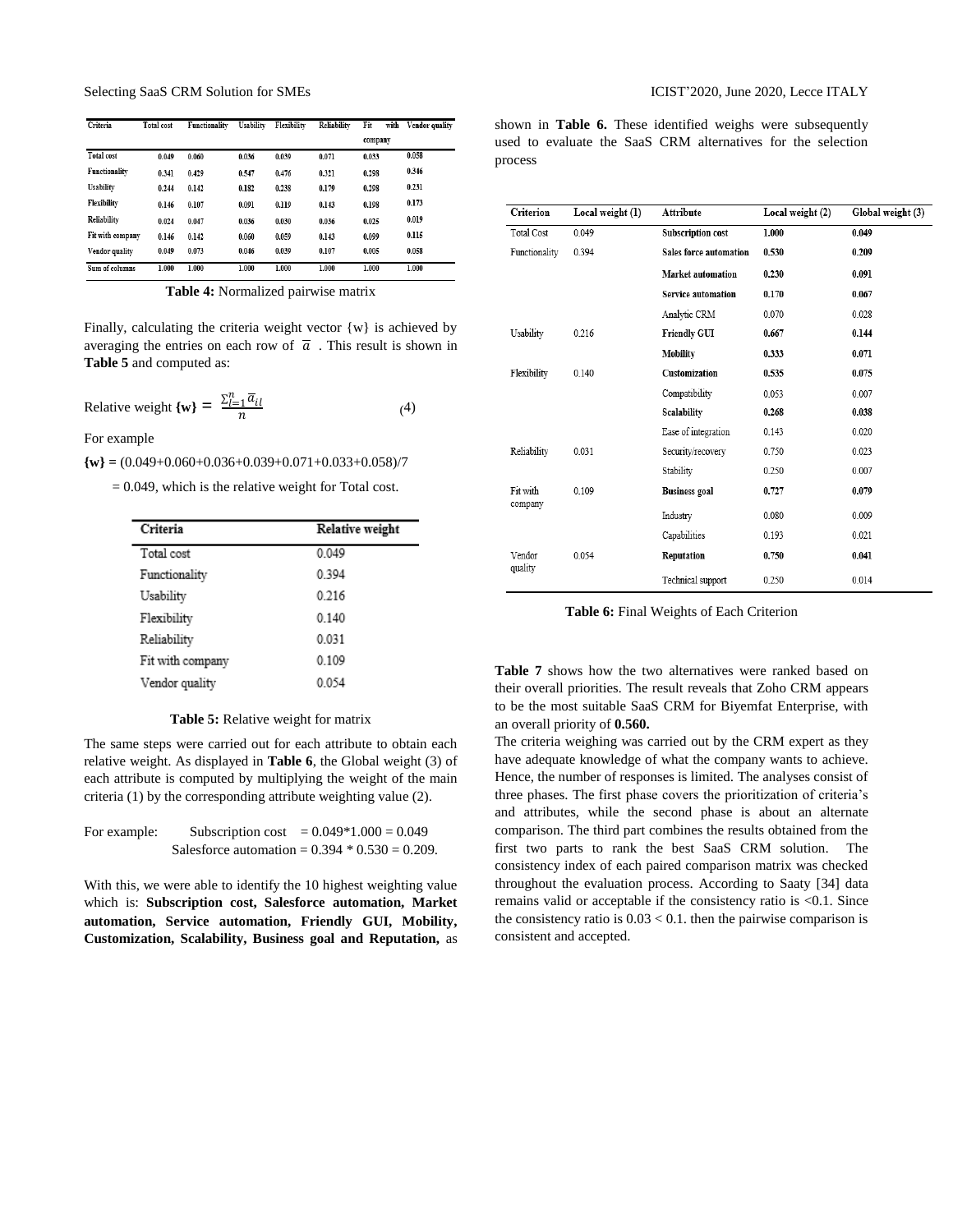| <b>Criterion</b>      | Local weight $(1)$ | <b>Attribute</b>              | Local weight $(2)$ | Local weight $(3)$               |       | Global weight (4) |       |
|-----------------------|--------------------|-------------------------------|--------------------|----------------------------------|-------|-------------------|-------|
|                       |                    |                               |                    | salesforce                       | Zoho  | <b>Salesforce</b> | Zoho  |
| <b>Total Cost</b>     | 0.049              | <b>Subscription cost</b>      | 1.000              | 0.167                            | 0.833 | 0.008             | 0.041 |
| <b>Functionality</b>  | 0.394              | <b>Sales force automation</b> | 0.530              | 0.249                            | 0.751 | 0.052             | 0.157 |
|                       |                    | <b>Market automation</b>      | 0.230              | 0.249                            | 0.751 | 0.045             | 0.045 |
|                       |                    | <b>Service automation</b>     | 0.170              | 0.333                            | 0.667 | 0.022             | 0.045 |
| <b>Usability</b>      | 0.216              | <b>Friendly GUI</b>           | 0.667              | 0.249                            | 0.751 | 0.036             | 0.108 |
|                       |                    | <b>Mobility</b>               | 0.333              | 0.500                            | 0.500 | 0.036             | 0.036 |
| <b>Flexibility</b>    | 0.140              | <b>Customization</b>          | 0.535              | 0.249                            | 0.751 | 0.019             | 0.056 |
|                       |                    | <b>Scalability</b>            | 0.268              | 0.667                            | 0.333 | 0.025             | 0.012 |
| Fit with<br>company   | 0.109              | <b>Business goal</b>          | 0.727              | 0.333                            | 0.667 | 0.026             | 0.053 |
| <b>Vendor</b> quality | 0.054              | <b>Reputation</b>             | 0.750              | 0.833                            | 0.167 | 0.034             | 0.007 |
|                       |                    |                               |                    | <b>Overall priority</b><br>0.303 |       |                   | 0.560 |
|                       |                    |                               |                    | Rank                             |       | $\overline{2}$    | 1     |

**Table 7:** Overall rating for alternatives using AHP

# **5.2.1 Cost-Benefit Analysis**

The cost-benefit analysis is a systematic process for businesses to support the decision-making process by guiding the manager to make appropriate and profitable decisions about Information system investment [35]. In this study, the cost-benefit analysis process initially involves compiling a comprehensive list detailing all costs and benefits related to the SaaS CRM configuration. Afterwards, a common unit of monetary measurement was applied to all the identified items on the list. To avoid any biased tendencies such as underestimating cost or overestimating benefit, the team took a careful approach with a conscious effort when assigning value to both costs and benefits.

Presently, the cost of personnel, stationaries, transportation and communication cost will be 3,150,000NGN, 785,200NGN, 591,120NGN and 60,000NGN respectively without a SaaS CRM solution for 5years. Based on the discussion with the company CEO, Biyemfat uses a paper-based system for their day to day activities which lead to high paper waste and as a result costs both time and money. Spending both time and money on administrating paper will deprive customers of having exceptional customer service. For instance, if Biyemfat Enterprise employee spends a minimum of 2 hours per day to access, retrieve and share information, work on paper documentation, putting together latest sales figure on excel sheet and or making individual templates for sales offers or advertising. That means the company loses the totals of 10hours per day from the 5 employees which are equivalent to 3020NGN per day and 785,200NGN for a whole year. This wasted cost can be invested in another project that can bring more profit to the company. With Zoho CRM, the company

will improve its business processes by having quick access to the right information and make a better and informed decision. Staff will also spend less time looking for information, give better service delivery for customers and cost savings from less creation, retrieval, storing and handling of paper records. Our result reveals that Biyemfat

Enterprise can save 17,042,831.38NGN in 5 years. In addition, with effective SaaS CRM solution in place, Biyemfat will be able to save cost, automate business processes, revitalize customer strategy and improve the quality of the customer service. For instance, when a customer gets a better service and as a result, satisfaction peaks then company can easily get leads through referrals from their customers which is all free. In addition, every employee can easily access customer information as they are all stores in a single database. Employees do not have to waste time to run around to source for a single piece of information. However, it should be noted that the cost-benefit analysis has several areas for further investigation. In the analysis conducted, there are certain internal costs that can come up later in the future which may be required to have a successful transition to a new technology such as upgrade cost, training cost and vendor support.

# **6 Conclusion**

This study presents a comprehensive decision-making framework for SaaS CRM evaluation and selection approach for SME using the Analytical Hierarchical Process. The SaaS CRM selection framework was developed with careful considerations ensuring the identified objective is in accordance with company business strategies. Though the exactness with which the team could provide a paired comparison was limited by their experience,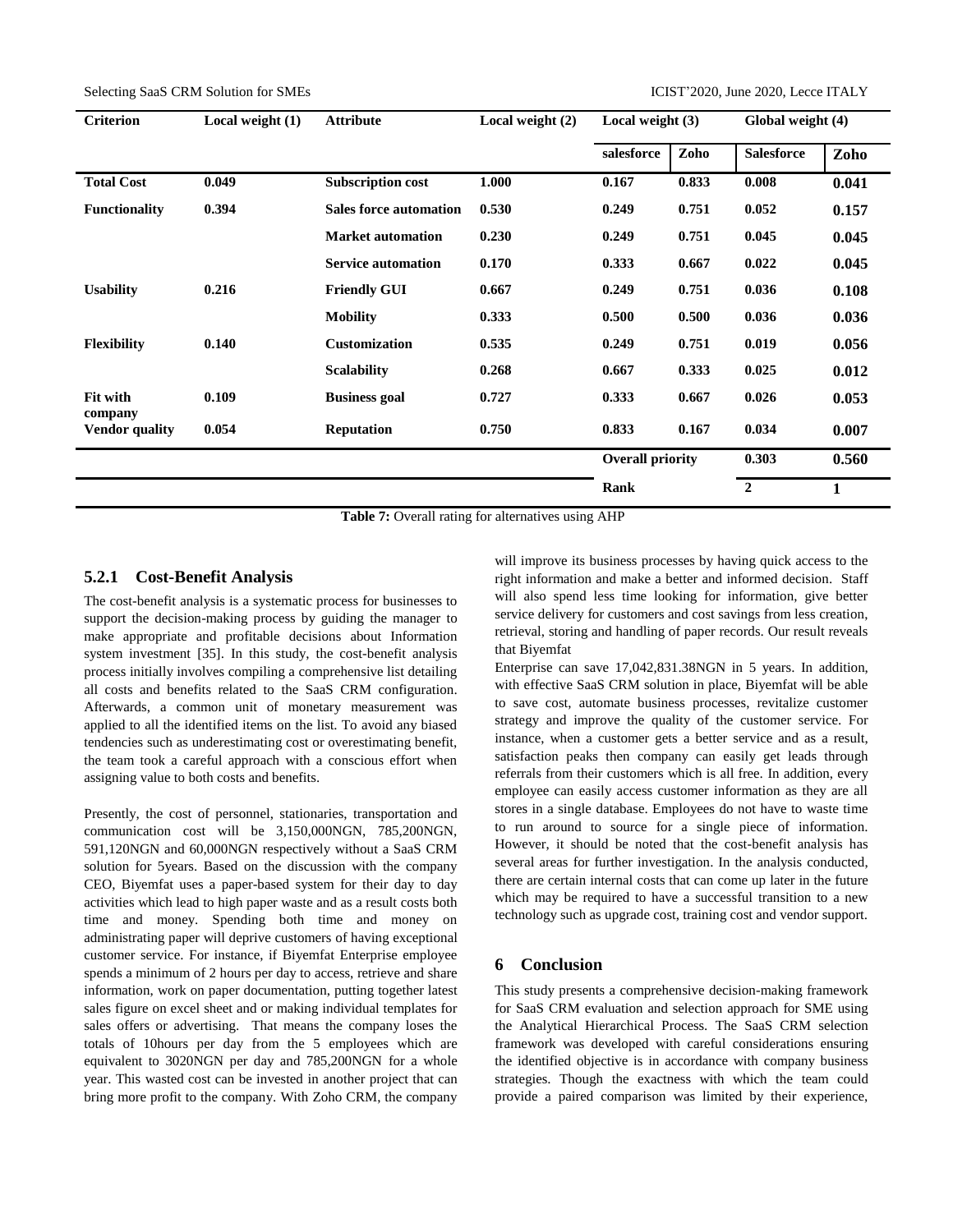knowledge and the complexity of CRM selection problem. As a result of this, the team was trained clearly understand the details, strength and limitation of the AHP method. It is worth noting that every organisation's business processes vary, as a result, our study is limited to a specific company requirement and the criteria identified cannot be generalized. Consistency checks were also conducted during the evaluation process to ensure the team was not biased during the assessment. The proposed method was applied to one organisation. It would be useful to apply the method into different organisations to improve the method

The result of this study has a great impact on academic and industry in terms of SaaS CRM selection. The proposed framework can be easily adopted by managers when they encounter problems in selecting a suitable SaaS CRM solution that can fit into their business strategy. The hierarchy structure developed could serve as a benchmark for the first step of establishing what criteria to be identified for SaaS CRM selection process. It can also be used by practitioners to assess their SaaS CRM software portfolio. Each of the alternatives can be substituted with another alternative depending on their needs. Based on its flexibility, the developed framework can also be customized to develop a new framework by adding new criteria that are specific to their business requirement. And lastly, the study can also be used as a reference point for the academic community during the system selection process. With this study, the researcher hopes to lessen readers' time and effort in examining and selecting appropriate SaaS CRM solution for their organization.

Future research will continue to follow up the configuration stage of the selection process for Biyemfat Enterprise for the coming 5 years. The possible changes in selection criteria will be considered and adopted according to the changes.

# **Acknowledgements**

This research is partially funded by the State Key Research and Development Program of China (2017YFE0118700) and it is part of the FIRST project which has received funding from the European Union's Horizon 2020 research and innovation programme under the Marie Skłodowska-Curie grant agreement No. 734599. The authors will like to appreciate Biyemfat Enterprise for their support throughout the completion of this paper. We would also like to thank anonymous reviewers for their insightful comments and suggestions.

# **REFERENCES**

- [1] M. Bonacchi and P. Perego, "Improving Profitability with Customer-Centric Strategies: The Case of a Mobile Content Provider," *Strategic Change,* vol. 20, pp. 253-267, 2011.
- [2] A. Fahed and A. Maged, "The Effect of Organizaional Culture on CRM Success," in *European, Mediterranean & Middle Eastern Conference on Information Systems* , Windsor, United Kingdom, 2013.
- [3] R. Rahimi and M. Kozak, "Impact of Customer Relationship Management on Customer Satisfaction: The Case of a

Budget Hotel Chain," *Journal of Travel & Tourism Marketing,* vol. 34, pp. 40-51, 2017.

- [4] A. Benlian and T. Hess, "Opportunities and risks of software-as-a-service: findings from a survey of IT executives," *Decis Support Syst,* vol. 52, pp. 232-246, 2011.
- [5] Y. Peng, G. Kou, G. Wang and Y. Shi, "AMCDM: a fusion approach of MCDM methods to rank multiclass classification algorithms," *Omega,* vol. 39, no. 6, pp. 677- 689, 2011.
- [6] V. M. Araujo, J. A. Vazquez and C. M. Perez, "A Framework for the Evaluation of SaaS Impact," *International Journal in Foundations of Computer Science & Technology (IJFCST),* vol. 4, no. 3, 2014.
- [7] S. Xiao and G. Cheng, "Application research of CRM based on SaaS," in *International Conference on E-Business and E-Government*, USA, CHINA, 2010.
- [8] S. H. Mohamad, N. A. Othman, J. Jabar and I. Abdul Majid, "Customer Relationship Management Practices: The Impact of Organizational Performance in SMEs of Food Manufacturing Industry," *European Journal of Business and Management,* vol. 6, no. 13, pp. 31-43, 2014.
- [9] A. Souri, P. Asghari and R. Rezaei, "Software as a Service based CRM Providers in the Cloud Computing: Challenges and Technical Issues," *Journal of Service Science Research,*  vol. 9, pp. 219-237, 2017.
- [10] A. S. Jadhav and R. M. Sonar, "Evaluating and Selecting Software Package: A Review," *Information and Software Technology,* vol. 51, pp. 555-563, 2009.
- [11] H. Kyung-Kwon and K. Young-Gul, *Information and Management,* vol. 40, pp. 25-40, 2002.
- [12] A. Teltumbde, "A framework for evaluating ERP projects," *International Journal of Production Research,* vol. 38, no. 17, pp. 4507-4520, 2000.
- [13] M. M. Miruna, M. Constanta and N.-A. Gabrieoa, "Why should SME adopt IT enabled CRM strategy?," *Academy of Economic Studies,* vol. 1, no. 41, pp. 109-112, 2007.
- [14] L. Cricelli, M. F. Federico, G. Marco and G. Michele, "Searching for the one: Customer relationship management software selection," *J Multi-Crit Decis Anal.,* pp. 1-6, 2019.
- [15] E. Colombo and C. Francalanci, "Selecting CRM packages based on architectural, functional, and cost requirements: empirical validation of a hierarchical ranking model.," *Requirement Engineering,* vol. 9, pp. 186-203, 2004.
- [16] B. Öztayşi, T. Kaya and C. Kahraman, "Performance comparison based on customer relationship management using analytic network process," *Expert Systems with Applications: An International Journal,* vol. 38, no. 8, pp. 9788-9798, 2011.
- [17] A. Keramati and M. S. Sangari, "A Success Framework to Investigate Critical Factors Associated with Implementation of Customer Relationship Management: A Fuzzy ANP Approach," *International Journal of Customer Relationship Marketing and Management ,* vol. 2, no. 2, 2011.
- [18] Y. C. Lee, N. H. Tang and V. Sugumaran, "pen source CRM software selection using the analytic hierarchy process.," *Information System Management,* vol. 31, no. 1, pp. 2-20,